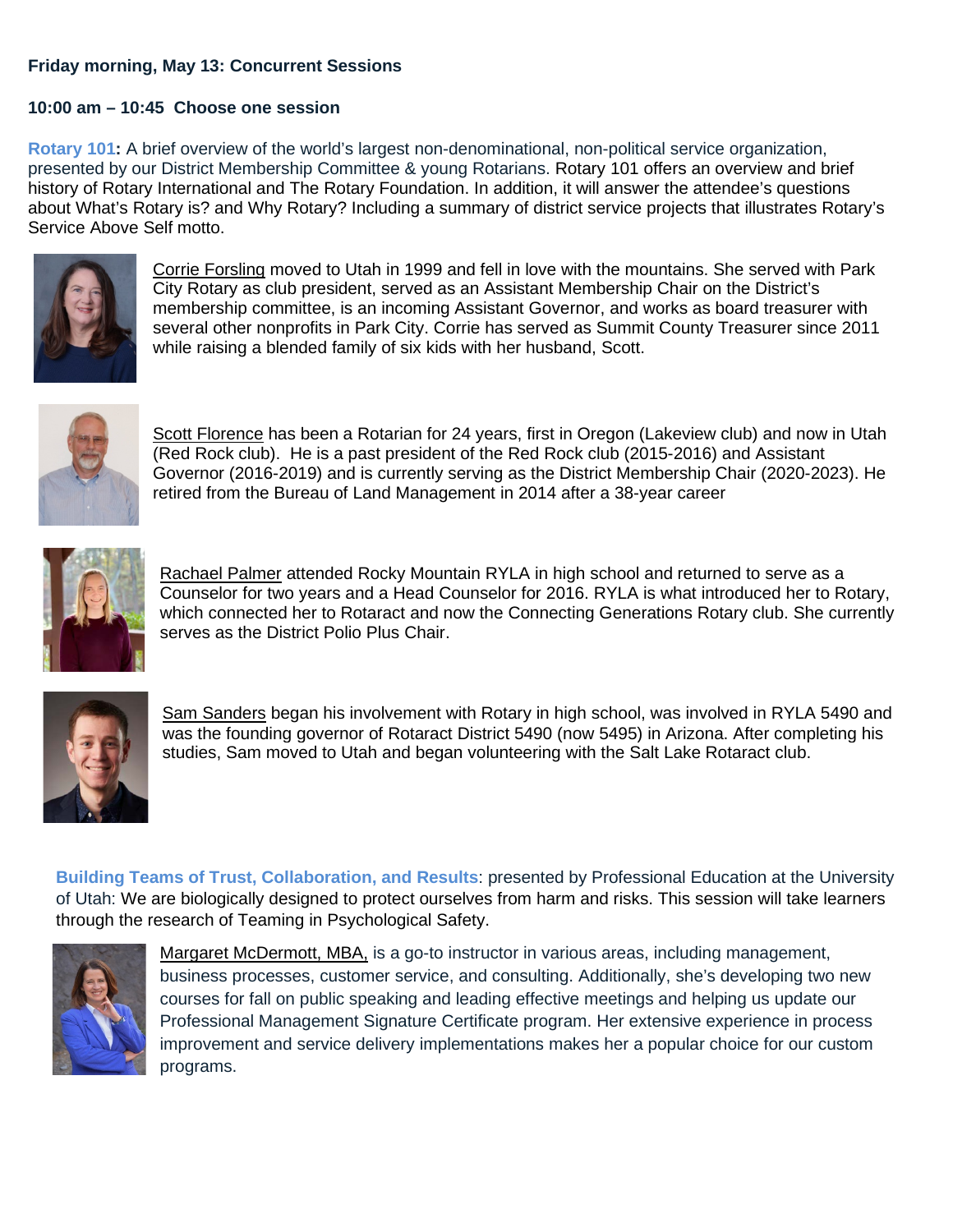**Project Management Basics**: presented by Professional Education at the University of Utah: Project management is rapidly becoming one of the most valuable careers that cross many industries. Get into the game with introductory knowledge to help you be an effective project manager.



Danny Warner has taught project management for four years and enjoys sharing insights with students about the profession. He is currently a Senior Project Manager at my529. He maintains a Project Management Professional (PMP) credential that I earned from the Project Management Institute (PMI) in 2010, and he is an active member of the local chapter supporting professionals in project management (Project Management Institute - Northern Utah).

**Rotaract to Rotary connection:** How to make the leap and offer assistance to those jumping from a college to a professional Rotary club. Learn about the current number, location, activities, and accomplishments of the Rotaract clubs throughout Utah. Also, see how Rotaract is poised to change under Rotary International policy adjustments starting July 2022 and how Rotaract is the future of Rotary.

This presentation explains what Rotaract is in our District and what it will be. It includes information on where the Rotaract clubs are, what the clubs do regarding service, and who is their contact to join. We will also discuss the coming changes by RI starting July 1, including Rotaract dues, the closer association of Rotaractors to Rotarians, and new rights like qualification for District and Global grants. Lastly, we will discuss how Rotaractors can leap from Rotaract to Rotary.



Paul Cardon is the District Rotaract Representative. He has been a Rotaractor since 2018. In addition, he has served as Salt Lake Rotaract's Bennion Center liaison, president-elect, and club president. He just graduated in May 2022 in Metallurgical Engineering at school from the University of Utah.



Jasmine Masih has been involved with Rotary for ten years. She is currently the President of the Westminster College Rotaract club. Professionally she is a research assistant for the University of Utah School of Medicine Pediatric Endocrinology Department. She will be graduating this May with a Bachelor of Neuroscience from Westminster College and is hoping to pursue a career as a physician specializing in pediatrics.



Justin Powell is the District Rotaract chair. He has been a Rotarian since 2015. He has served as his club's international service chair, foundation chair, and club president. Professionally, he is the Executive Director of Youthlinc, a local nonprofit.

**Managing Generational Diversity**: presented by Professional Education at the University of Utah: Learn how to manage having different generations in the workplace, and how best to communicate with workers of all ages to develop team growth.



Deborah H. Stone, SPHR has over 24 years of broad HR experience, working with corporations, government agencies, and nonprofit entities. She has consulted on Human Resource issues with both small start-ups and multinational corporations. She has worked with both public and private sector employers to improve their interpersonal and management skills. Debbie has also helped companies develop effective succession plans for a broad range